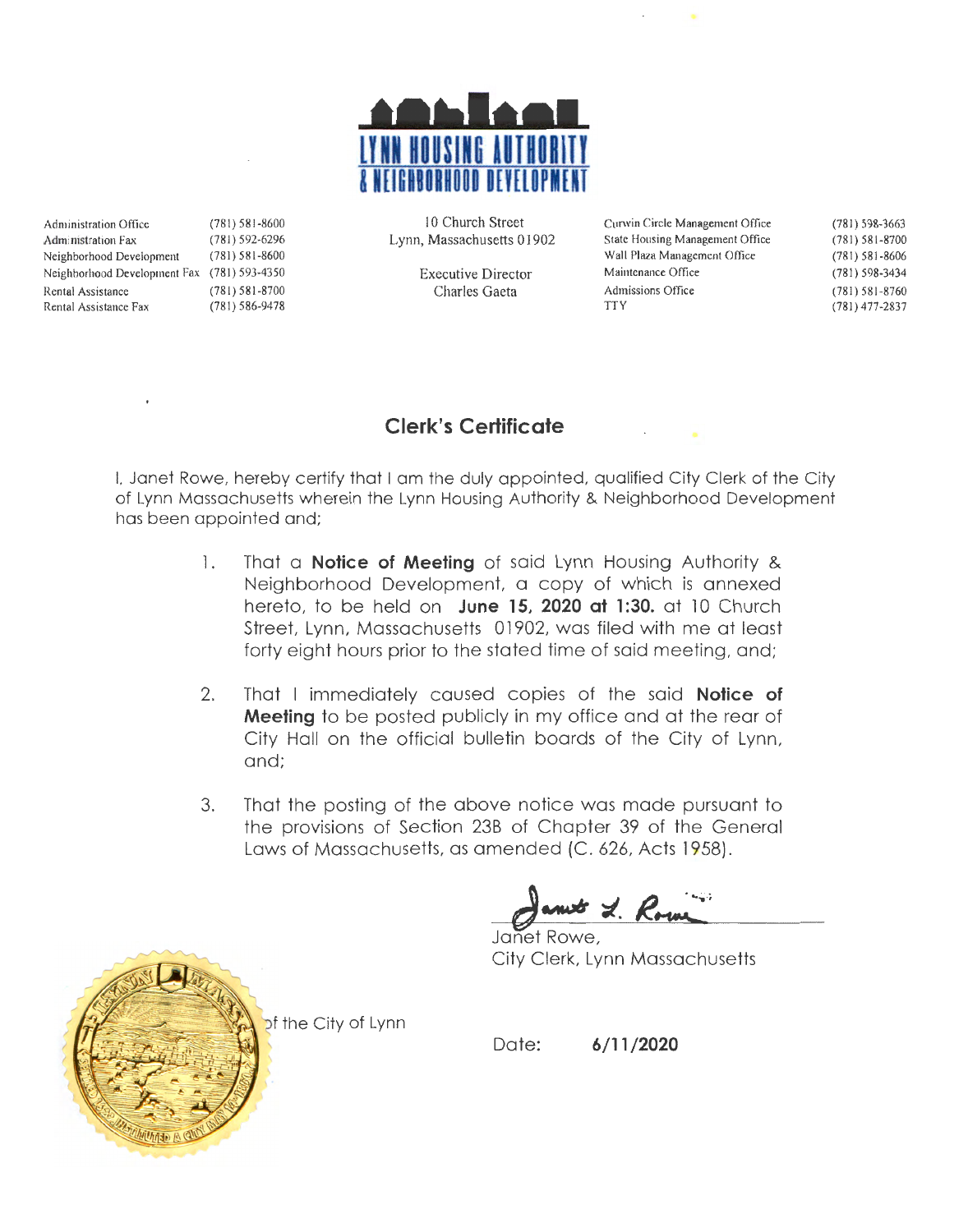

Administration Office (781) 581-8600<br>Administration Fax (781) 592-6296 Administration Fax (781) 592-6296<br>Neighborhood Development (781) 581-8600 Neighborhood Development Neighborhood Development Fax (781) 593-4350 Rental Assistance Rental Assistance Fax (781) 581-8700 (781) 586-9478

10 Church Street Lynn, Massachusetts 01902

> Executive Director Charles Gaeta

Curwin Circle Management Office Slate Housing Management Office Wall Plaza Management Office Maintenance Office Admissions Office TIY (781) 598-3663 (78 1) 581-8700 (78 1) 581-8606 (781) 598-3434 (781) 581 -8760 (78 1) 477-2837

### **Notice of Meeting**

Notice is hereby given in accordance with Section 238 of Chapter 39 of the Massachusetts General Laws that a **REGULAR MEETING** of the Lynn Housing Authority & Neighborhood Development to take place at **1:30 p.m. at 10 Church**  Street, Lynn, Massachusetts 01902 on June 15, 2020.

Secretary Ex-0 Charles Gaeta

# **Attachment**

A copy of the **Notice of Meeting,** pursuant to Section 238 of Chapter 39 of General Laws, with the **Certificate As To Service Of Notice Of A Regular Meeting** attached hereto, was read and ordered spread upon the minutes of. this meeting filed for record.

# **Certificate As To Service Of Notice Of Meeting**

(Section 238, Chapter 39, MA General Laws)

I, Charles Gaeta, the duly appointed, qualified and acting Secretary of the Lynn Housing Authority & Neighborhood Development, do hereby certify that on **June 11, 2020,** I filed, in the manner provided by Section 23B, Chapter 39, MA General Laws, with the Clerk of the City of Lynn, a **Notice of Meeting** of which the foregoing is a true and correct copy.

In Testimony Whereof, I have hereunto **June 11, 2020** 

**Charles Gaeta** Secretary Ex-Officio